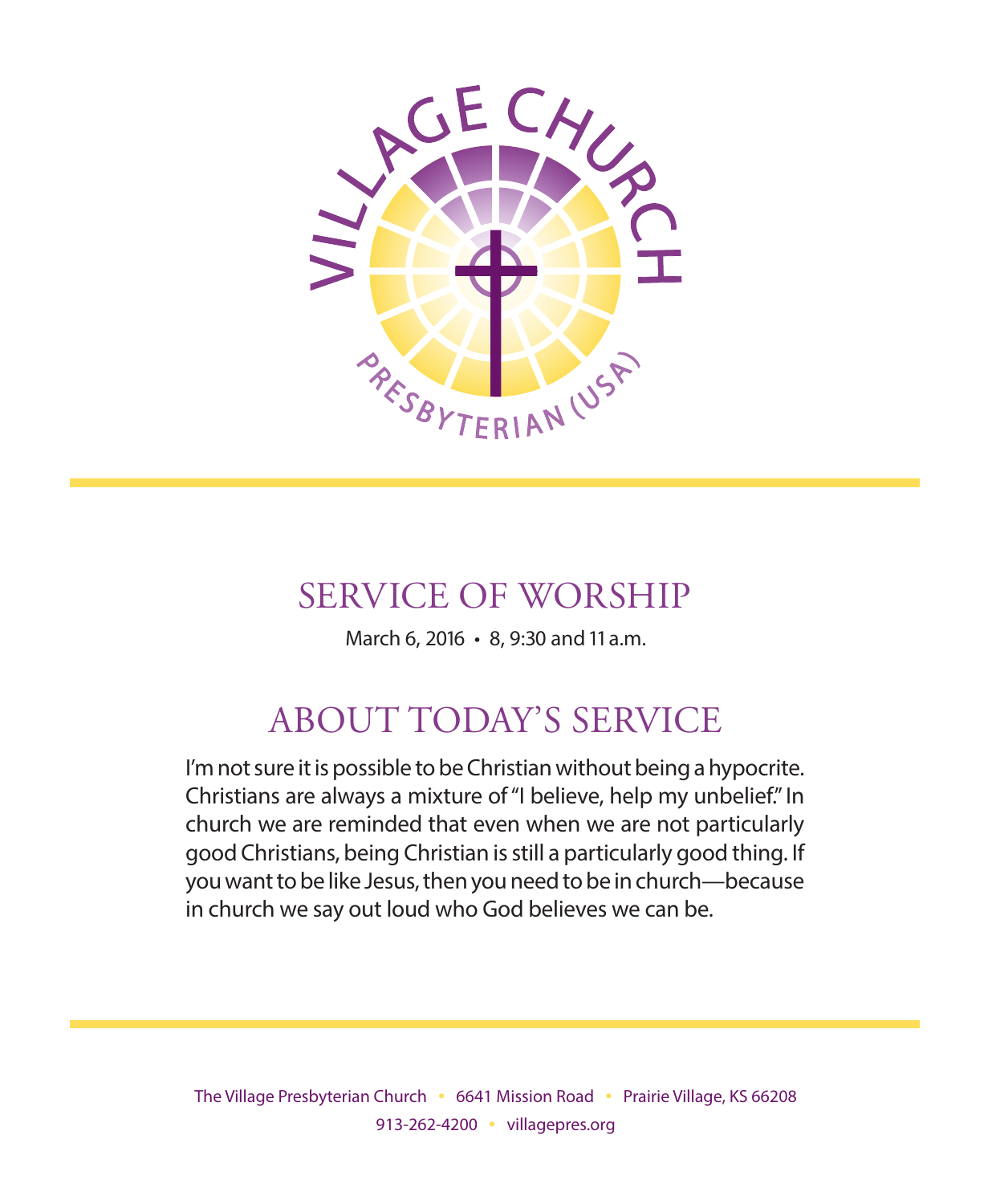## GOD'S PEOPLE GATHER

Prelude *Intermezzo from "Cavalleria rusticana"*

 Choral Introit (11 a.m.) *Joy, Joy, Joy* by Lynn Shaw Bailey; Kindergarten-2nd grade Morning Stars Choir

Call to Worship Rev. Brian Ellison, parish associate

by Pietri Mascagni

In mystery and grandeur, **we see the face of God.** In earthiness and the ordinary, **we know the love of Christ.** In heights and depths, in life and death, **the Spirit is moving among us.** Let us worship the God who is with us always.

### \*Prayer of Confession

**Merciful God, We confess that we have sinned against you in thought, word, and deed, by what we have done, and by what we have left undone. We have not loved you with our whole heart and mind and strength. We have not loved our neighbors as ourselves.**

**In your mercy forgive what we have been, help us amend what we are, and direct what we shall be, so that we may delight in your will and walk in your ways, to the glory of your holy name.** (Silent prayer)

\*Hymn, No. 679 *Let the Whole Creation Cry*  SALZBURG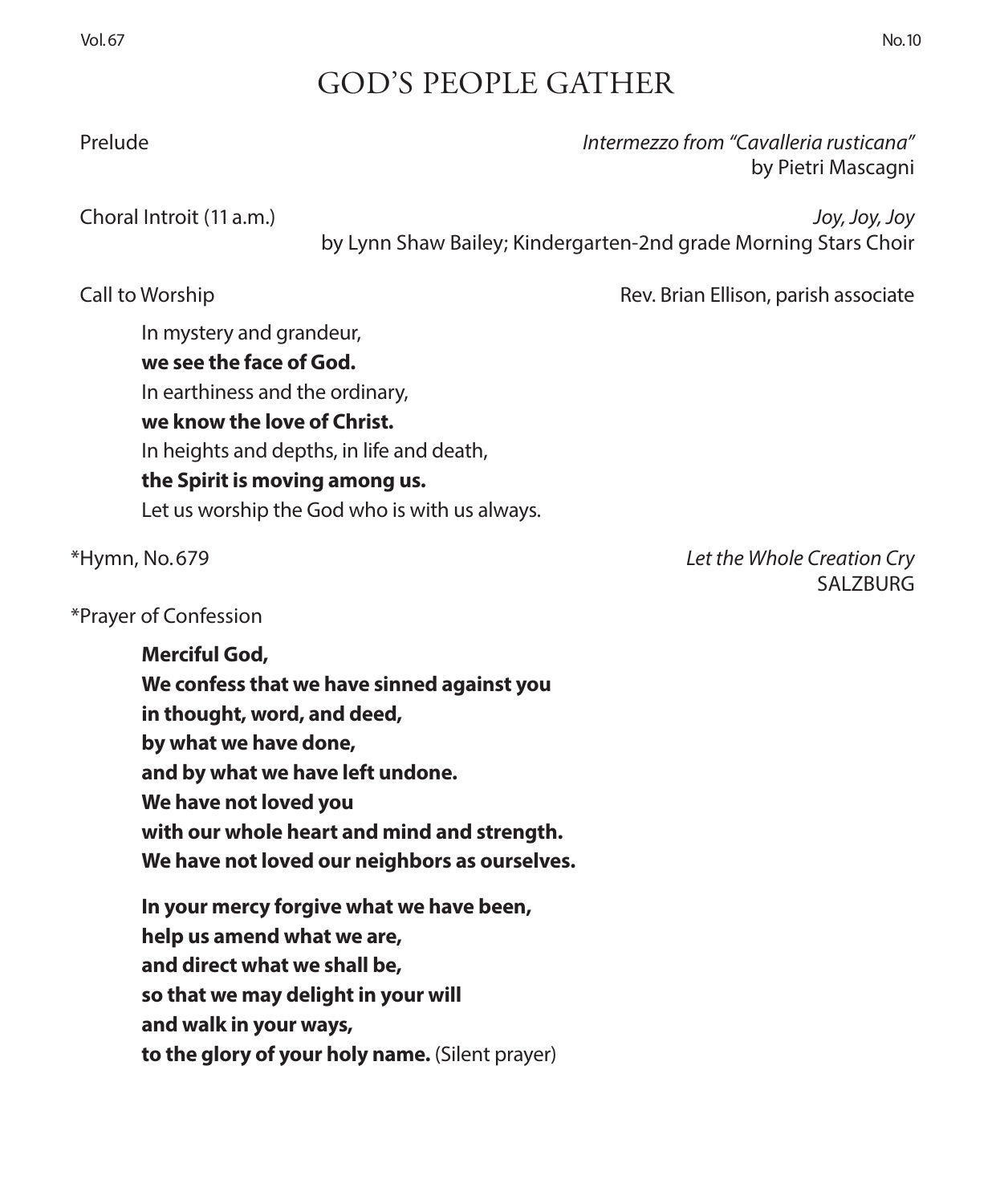#### \*Response *Amen*



\*Assurance of God's Grace of God's Grace  $^{\circ}$ ˙

\*Passing of the Peace *Music Adapt. © 1985, 1989 GIA Publications, Inc.*  In ˙ he Pe ˙  $\epsilon$ 

Words of Welcome

Why Village Matters: Presbyterian Women's Retreat **Kristen Schotte** Kristen Schotte<br>Kristen Schotte

PROCLAMATION OF THE WORD<br>ver PROCLAMATION OF THE WORD  $\overline{1}$ Œ

 Call to Prayer & b  $\mathbf{r}$ 

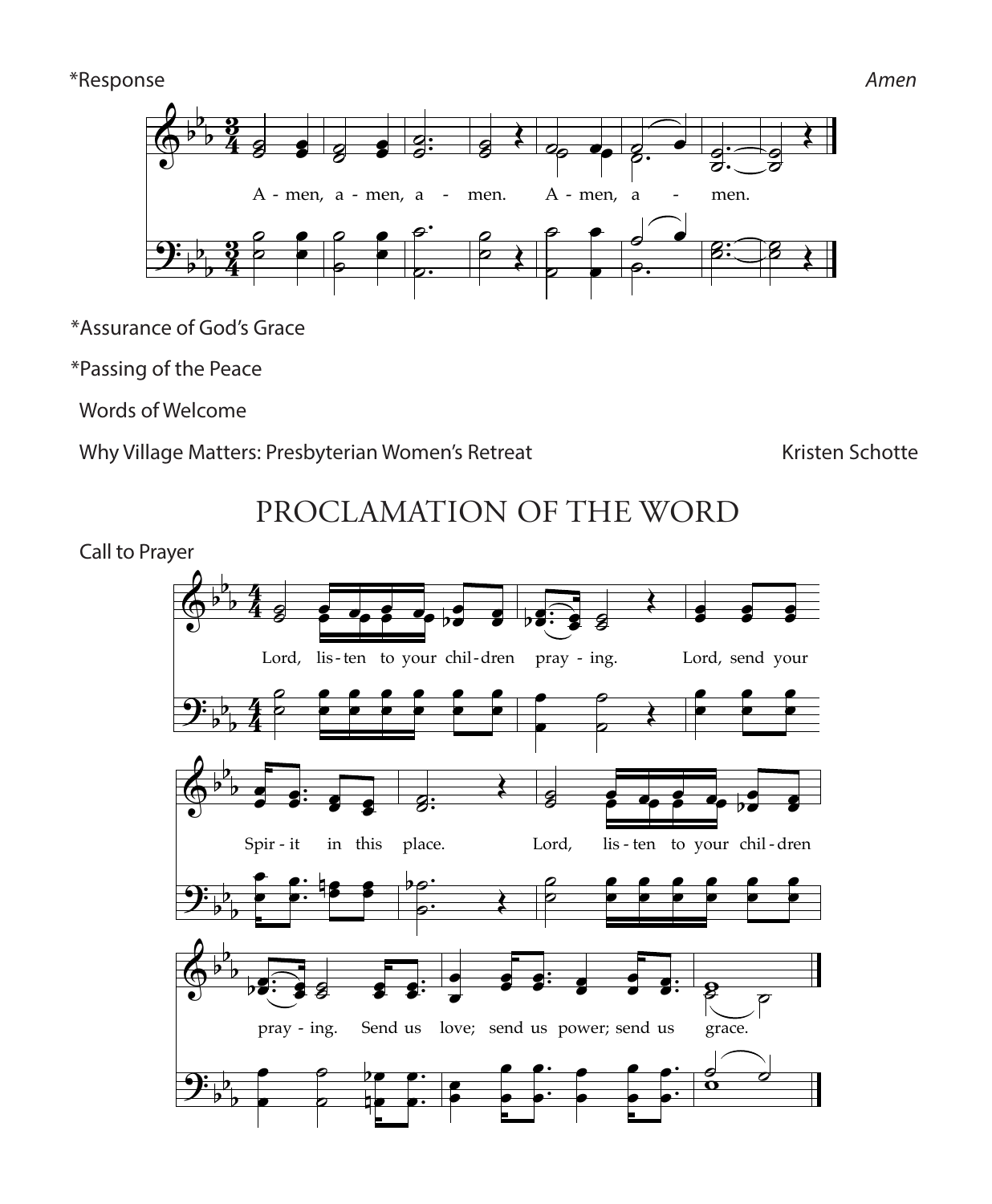Prayers of the People and the Lord's Prayer

**Our Father, who art in heaven, hallowed be thy name. Thy kingdom come, thy will be done, on earth as it is in heaven. Give us this day our daily bread; and forgive us our debts, as we forgive our debtors; and lead us not into temptation, but deliver us from evil. For thine is the kingdom and the power and the glory, forever. Amen.**

 Anthem *Credo*  music: Jane Marshall; words: Mark 9:24 (see note\*) *I believe in the sun, even when it is not shining.* 

*I believe in love, even when not feeling it. Lord, I believe. Help thou my unbelief. I believe in God, even when God is silent.* 

\* The poetic part of this anthem's text was an inscription, found written on the wall of a cellar in Cologne, Germany, where Jews hid during the Second World War.

Prayer for Illumination **Laura Hewitt** (8 a.m.) George Beaumont (9:30 a.m.) Pam Hanson (11 a.m.)

Scripture Reading Mark 9:14-29 (pg. 919)

Sermon *I Believe, Help My Unbelief* Rev. Tom Are, Jr.

## RESPONSE TO THE WORD

\*Hymn, No. 691 *Lord, When I Came into This Life*  LAND OF REST

 Offertory *Just As I Am* (8, 9:30 a.m.) words: Charlotte Elliott (see hymn no. 442); music: Richard De Long; The Village Choir

> *Wade In the Water* (11 a.m.) music: Brad Printz; Village Voices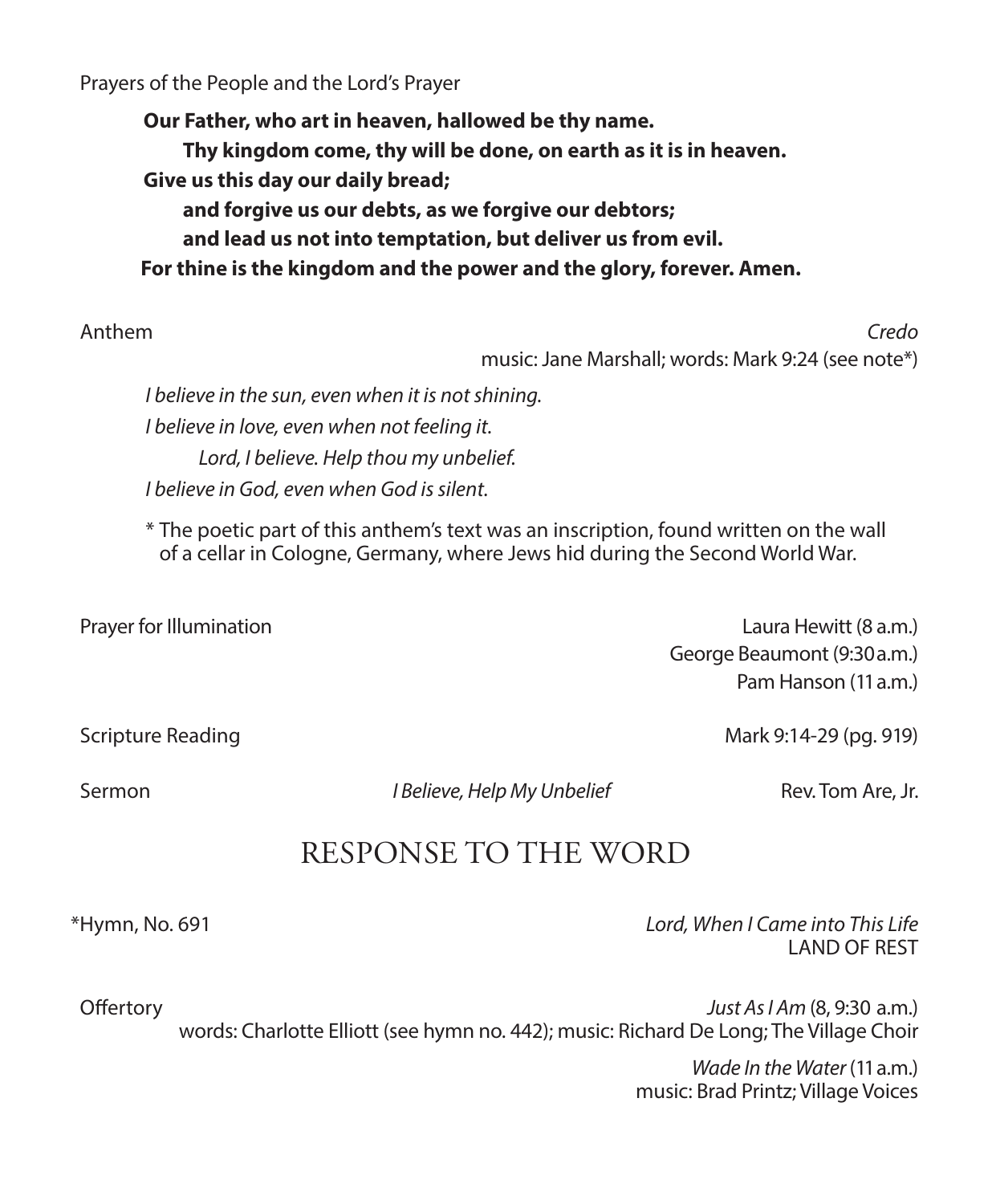\*Response *Praise God, from Whom All Blessings Flow*  OLD HUNDREDTH

### **Praise God, from whom all blessings flow; praise Christ, all people here below; praise Holy Spirit evermore; praise Triune God, whom we adore. Amen.**

\*Prayer of Dedication

Commissioning of the Youth Mission Team (11 a.m.) Rev. Zach Walker

\*Hymn, No. 547 *Go, My Children, with My Blessing*  AR HYD Y NOS

\*Benediction

\*Choral Amen

\*Postlude *March from "Aida"* by Guiseppi Verdi

\**All who are able may stand*

*©* A-705103 for all hymns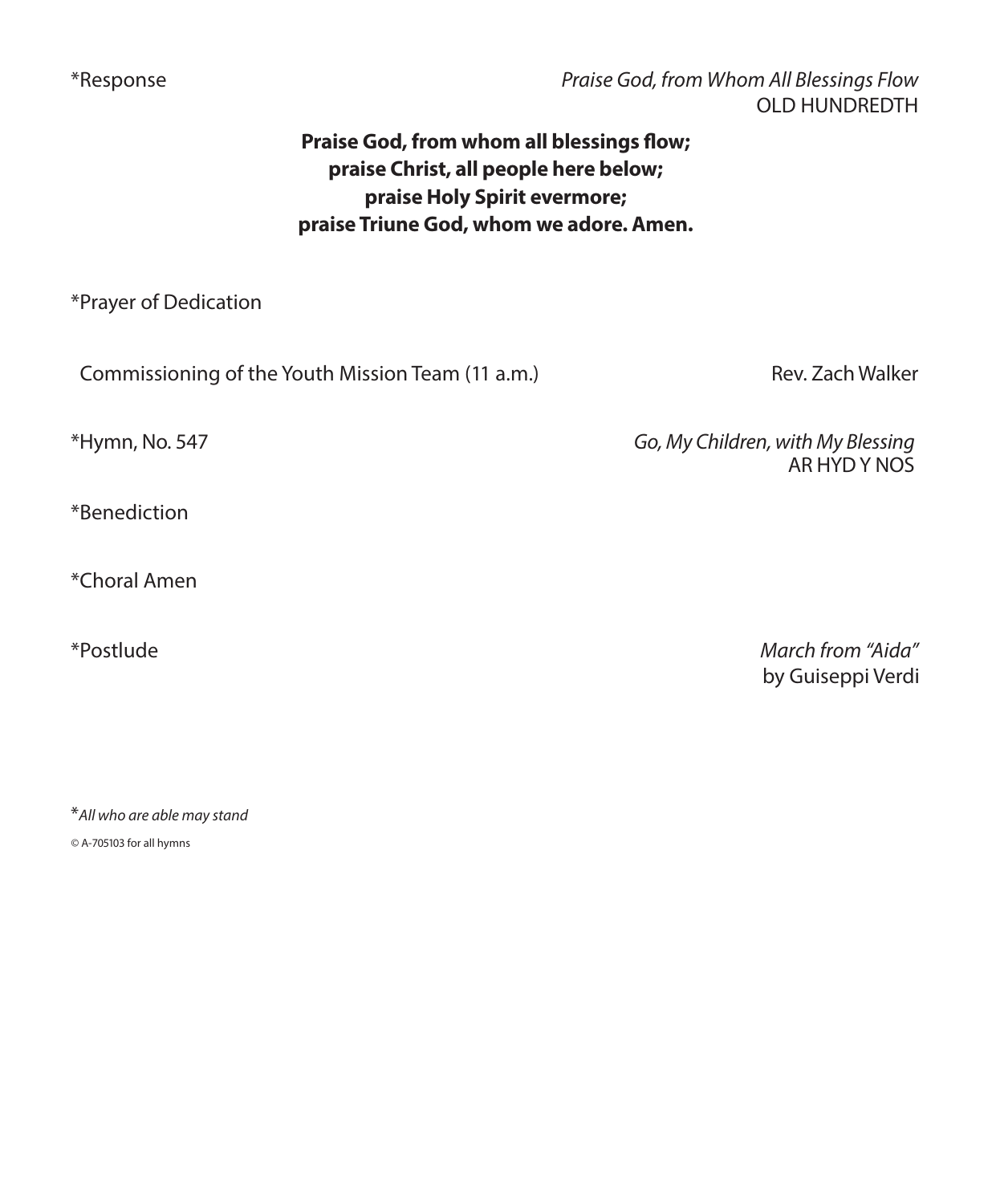## THE CHURCH'S BOOK (Week of March 7, 2016)

The following are daily Bible readings offered for your own personal devotion. You are invited to read the text, think about the reflection and questions and allow these to lead you in a time of prayer. Pray for your own journey of faith. Pray for Village Church and our mission. Pray for God's world.

#### **Monday, March 7 Colossians 1:1-2**

All of the epistle writings begin with an opening salutation. It was typical in ancient letters to end with the word "Greetings." But Paul seems to alter this expectation by offering a blessing, as well as a greeting. The Greek word chairein is "greetings," and he changes it to the word charis, which means grace. Grace and peace to you!

#### **Tuesday, March 8 Colossians 1:3-8**

We have seen it before in the writings of Paul. He loves to link faith, hope and love together. But in this letter to Colossae it is hope that is the anchor of faith and love. Hope will be the overarching theme of this letter. After all, it is a central message of the gospel. The gospel draws us into faith in Jesus Christ, and calls us to love one another; because of the hope we have in God's promised new day.

#### **Wednesday, March 9 Colossians 1:9-14**

Our prayer is that God will continue to lead us from darkness into the light. It was also the prayer of this writer to the church. The author writes about a cosmic power of darkness that God is saving us from. And God must first act in order for us to have the knowledge of divine grace. The result of this knowledge is that we will bear fruits of the Spirit and respond by living out the Christian life through love.

#### **Thursday, March 10 Colossians 1:15-20**

This text is perhaps one of the oldest hymns in the Christian church. It gives us great imagery of the cosmos, and how Christ is the agent and the bond of creation. It says, "He is the image of the invisible God." But this image is not a copy or photograph of God, but the true manifestation of God's being. This hymn becomes the theological anchor for the entire letter with Christ at the center of all in all.

We were once estranged from God, and now reconciled. This is the hope promised in the gospel that we are to stay steadfast in our faith. Right after the great cosmic hymn of Christ at the center of all things, we are reminded how we must live out this truth. What is hoped for on a cosmic level must be actualized in the ordinary reality of mundane life.

Great is the mystery of faith. We say this when praying the great prayer of thanksgiving at the Lord's Table. Mystery has long been explained as some kind of divine secret story. But through the gospel of Christ this mystery can be learned and known. But this knowledge is not of things, but of a transforming touch of divine love of that all of us are a part.

#### **Friday, March 11 Colossians 1:21-23**

#### **Saturday, March 12 Colossians 1:24-2:5**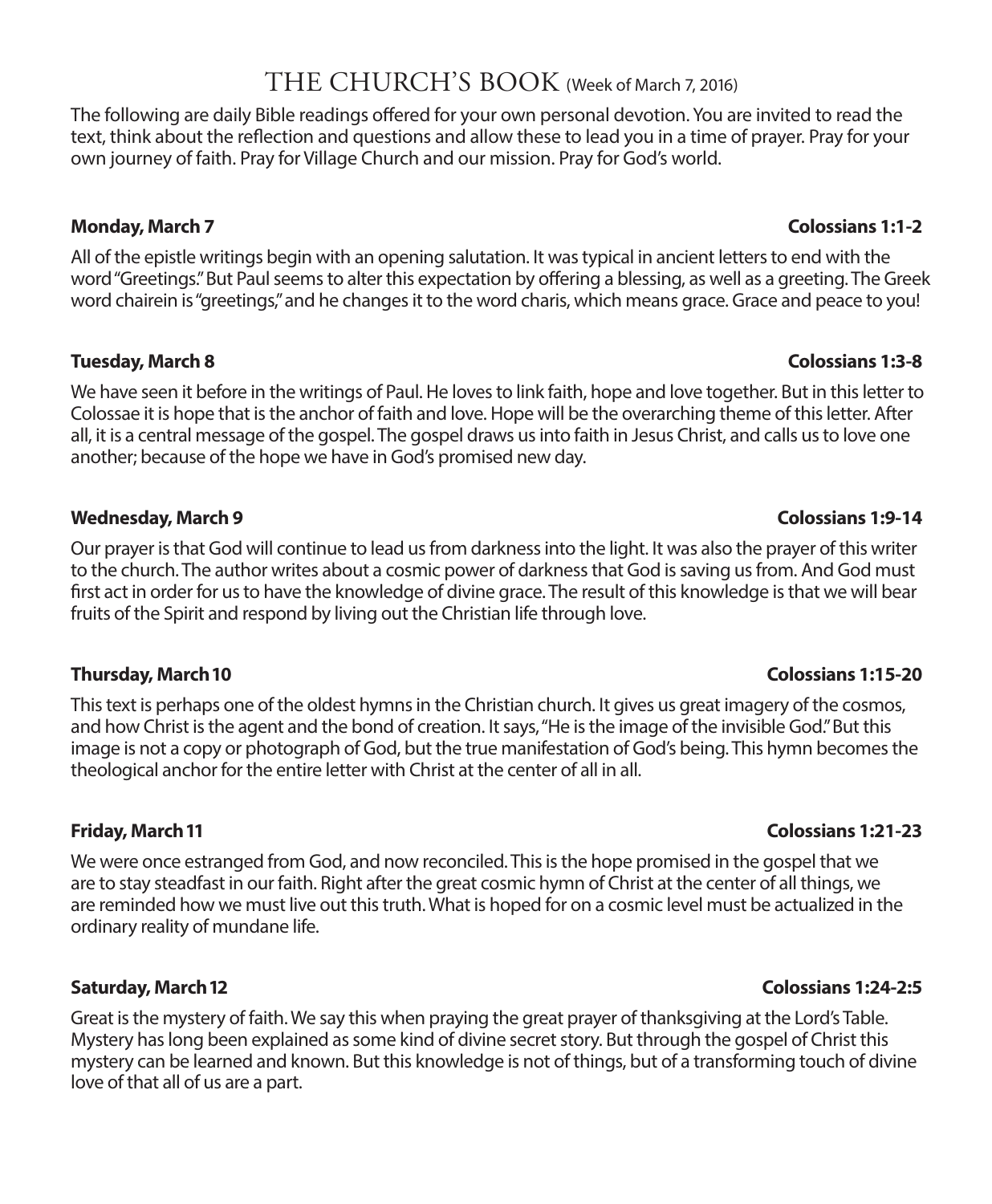## **Welcome Center Opens Next Sunday, March 13**

### **About the Design from Brian Rathsam and David Evans, Mantel Teter Architects**

The Welcome Center materials and motif had to be carefully considered and blended, making the new addition appear that it had always been there.

A real sense of 'entry' and identification was absent from the north and west façade at Village Church.

This addition provided an opportunity to create an "Art of Arrival" experience. The introduction of several large glass windows along Mission Road allows the building to be 'open' and outstretched to the community. This openness and transparency allows those passing by to see in and notice activity within the church, a feature that didn't previously exist. Various spaces are available for people to have community together, have conversations, and most importantly, simply connect in relationship.



#### **New Amenities for People with Limited Mobility**

Those needing extra care and assistance will now be able to drive their car under a canopy that covers the entire drive for unloading at the new north entry. Folks will be able to immediately enter the building and then have access to the large elevator that serves all floor levels. The elevator cab has access doors on each end.

They can come right in the entrance on the ground floor and take the elevator up to the Sanctuary level and enter through west side doors to the Sanctuary, or they can enjoy the Welcome Center and enter the Sanctuary through the Narthex. There are no stairs to impede them doing that.

### **Welcome Center Traffic Advisory**

On Sunday mornings and days when we have heavy traffic events, the north Mission Road entrance will be blocked off. This is a request of Prairie Village police for safety and traffic reasons. To enter the north parking lot, you will need to turn onto 66th Street and enter the lot from the 66th Street entrance. During normal business hours, unless we have a big memorial service or a big community event, the north parking lot Mission Road entrance will be open.

### **New Location for the Village Cup**

The new café bistro location is flooded with natural light and allows views to both the outdoor courtyard and Mission Road. Adjacent to the new Welcome Center, this space has seating of all types and is just one of the many spaces that encourage conversation and connection. The outdoor courtyard provided separation from the existing building and allowed us to preserve the windows into the existing Sanctuary.

The Cup will continue to provide the same coffee and espresso drinks, smoothies and frappes, hot and iced teas. They are expanding the pastry selection, including gluten-free options.

The Village Cup's current location will close at the end of business today. The Cup will be closed all next week and will reopen in its new location in the Welcome Center next Sunday, March 13. Come enjoy the NEW Cup experience!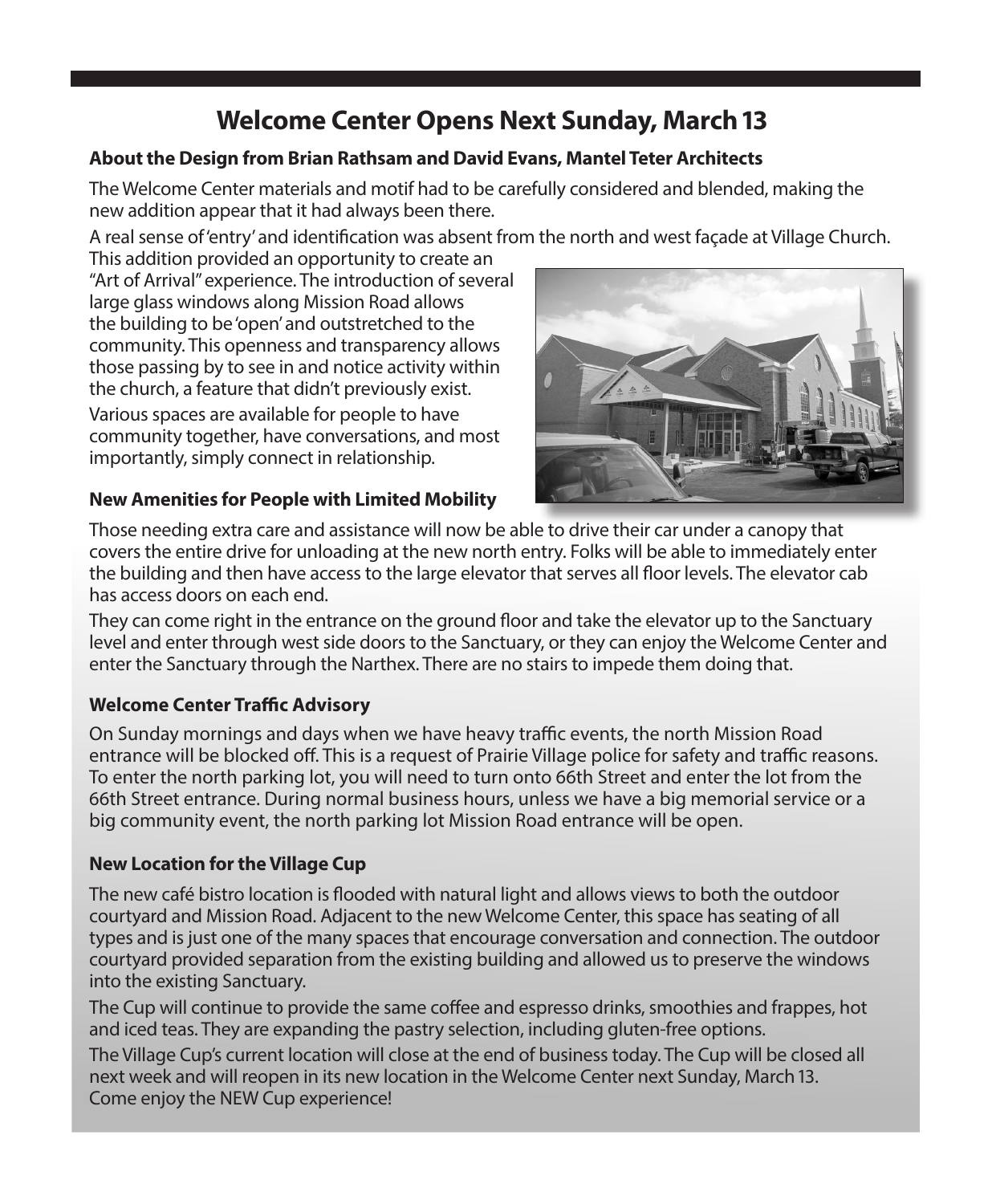## TODAY AT VILLAGE

**WELCOME TO VILLAGE CHURCH!** Please join us every week. Refreshments are available in Friendship Hall following the worship service.

**THE FLOWERS IN THE CHANCEL TODAY** are given to the Glory of God in loving memory of Van Cooper by Bonny Cooper-Hull & family.

**WORSHIP BAGS** are available for children to use as tools in worship. At the end of the worship service, please return the bags to the baskets located in the narthex.

**TODAY, VILLAGE COMMITMENT IS COLLECTING DONATIONS IN SUPPORT OF MISSION SEWING -**  Please bring your items to the Village Commitment table in Friendship Hall. If you forgot your donation, you may drop off your item at Molly Sirridge's office (Room 117) anytime during office hours. Monetary donations are also accepted.

**CONCEALED CARRY ON KANSAS COLLEGE CAMPUSES–WHAT DOES IT MEAN?** - Join us at 6:30 p.m. tonight in Rooms 126/127. Loren Stanton, president of the NE Kansas Chapter of the Brady Campaign to Prevent Gun Violence, is our speaker. He will provide information regarding the Kansas law allowing concealed carry of guns in all Kansas state and municipal buildings. College campuses have an exemption, which ends July 2017, when the concealed carry of handguns will be allowed inside state university buildings. Free and open to the community. Contact Trevor Fletcher at 913-530-3864 or tfletcher32@hotmail.com for more information.

## CHILDREN AND FAMILY MINISTRY

**PRESCHOOL CHURCH SCHOOL** - Parents may check in their preschool-age child on the first floor in the Preschool wing. Church school classes are available 9:30 a.m and 11 a.m.

**KIDS' KINGDOM CHURCH SCHOOL** - Parents may check in their elementary (K-5) aged students on the 3rd floor. 9:30-10:30 a.m.

**CLUB V6 (6TH GRADE)** - Fun and relevant discussions for today's 'tweens. 9:30-10:30 a.m. in Room 302.

## ADULT EDUCATIONAL MINISTRY

**PARIS JOURNEYS - "NOT YOUR ORDINARY TRAVELOGUE!"** - Village Forum Sunday morning class welcomes Elizabeth and Jay McKell who recently returned from Paris where Jay served as the visiting pastor at The American Church in Paris. The focus of his ministry was on Marriage Blessing Services but they experienced much more: a diverse and unique congregation, French cooking, art galleries and museums, shopping and the terrorist attacks on Nov. 13. Week one we will talk about marriage there and here and the worshipping community that is now misnamed The American Church. Week two we will tour the city and talk about the November attacks as well as the Middle Eastern refugee crisis. 9:30 a.m. March 13 and 20 in Rooms 126/127.

### **UPCOMING VILLAGE U CLASSES:**

**A Practical Guide to Gardens and Gardening in the Kansas City Area -** This course will provide ideas on how to improve – not redo – your current ornamental gardens. Learn how to deal with shade, Kansas City soil and weather, those pesky bunnies, and suggest plants based on these factors. 6:30-8:30 p.m. Tuesday, March 8, in Room 232.

**Village Talk** - Rev. Brian Ellison, will speak with Rev. Dr. Wallace Hartsfield II, pastor of Metropolitan Missionary Baptist Church, a leader in the Harmony organization for a number of years and on staff at Central Baptist Theological Seminary. Join us from 6:30-8 p.m. Wednesday, March 9, in the Chapel.

**Interior Design Pro Tips** - Learn tips that you can use to improve the function of your space and make it feel more like home. Topics to be covered include: space planning, elements and principles of design, color theory, fabrics, furniture and measurement rules. Join us to find out how to bring more WOW to your home." 9:30-11:30 a.m. Tuesday, March 29, in Room 127. Taught by Sean Margaret Droessler.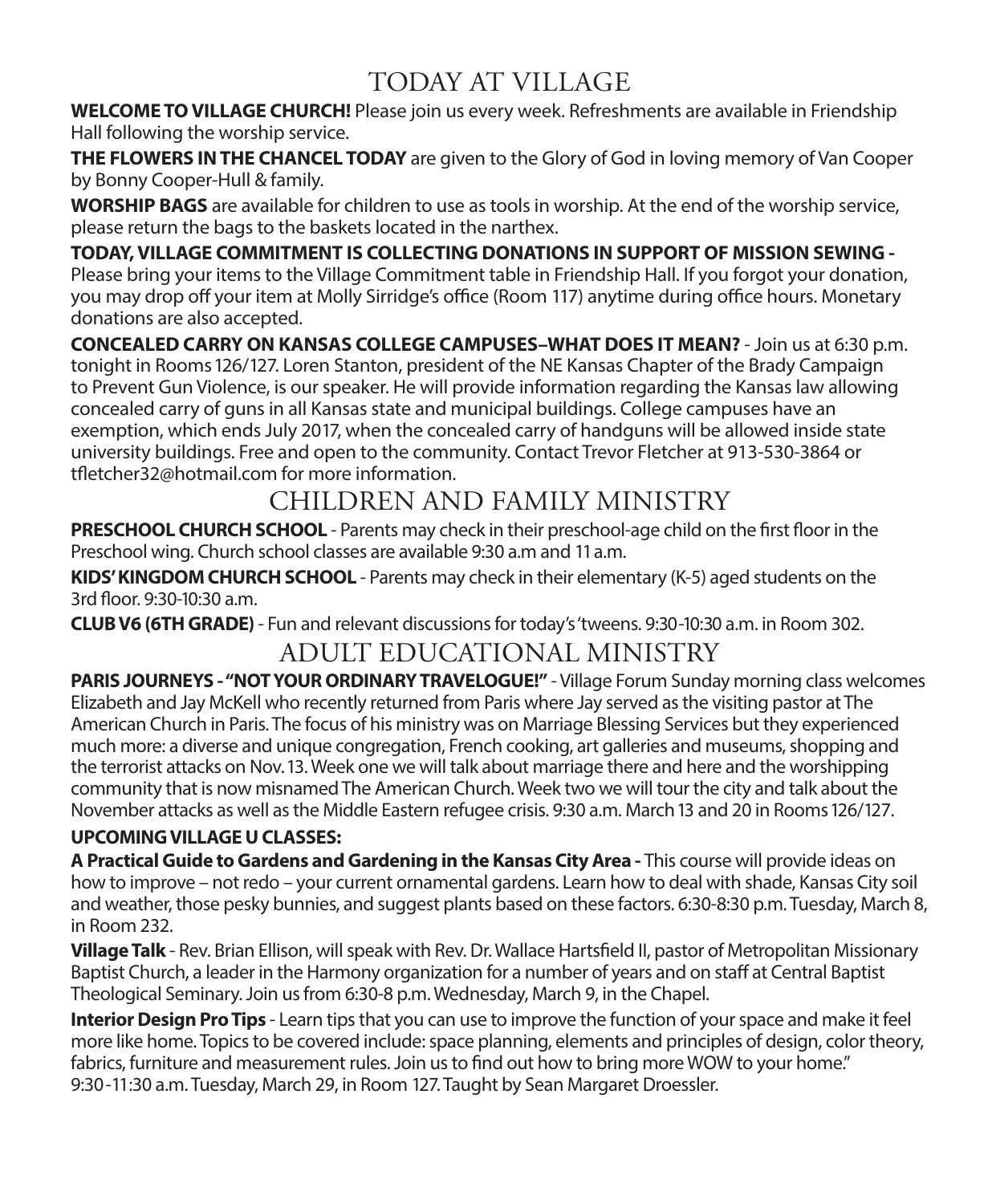## CONNECTIONAL MINISTRIES

**WEDNESDAY NIGHT DINNER MARCH 9** - Chicken teriyaki, fried rice, steamed broccoli, salad bar, dessert. Price is \$7 for full buffet, \$6 for salad bar, dessert & drink, \$3-children ages 3-10, ages 2 & under are free. Reservations no later than this evening. Call 913-671-2359 or email liz.middleton@villagepres.org or go to villagepres.org under Connect>Adult>Wednesday Dinners to make a reservation.

**AGE SPECIFIC DINNER FOR 40s/50s** - Village is offering a fun dinner opportunity for people in their 40s & 50s (couples and singles)! We have reservations at Red Snapper Bistro at 8430 Ward Parkway, at 6 p.m. Friday, March 11. Each person is responsible for their own tab. The reservation is under "Village Church Group." Space is limited. RSVP to cindy.wilcox@villagepres.org or call 913-671-2331.

**DINNER AT STROUD'S IN FAIRWAY FOR AGE 70s & UP** - You are invited to meet at the famous Stroud's Restaurant in Fairway, to enjoy a home-style dinner menu of American Classics with other Village Church friends. We'll gather at the restaurant, located on the corner of Shawnee Mission Parkway and 55th St., for an early dinner at 4:30 p.m. on Thursday, March 17. We'll go "Dutch" (each person pays for their meal). Space is limited, so RSVP to Cindy Wilcox at 913-671-2331 or cindy.wilcox@villagepres.org.

## MISSION

**THE FOOD PANTRY** - We at the Food Pantry are always grateful for your generous support to keep this mission successful. We continue to request pasta. Our clients love all types and shapes of pasta - whole wheat or white. The Clothes Closet still needs household items including cooking utensils, pans, dishes, glasses, decorative items and kitchen linens. Thank you again for your many wonderful donations!

**VILLAGE CHURCH COOKS A MEAL AT CROSS-LINES** - Friday, March 11, Village will for cook and serve a meal at the Cross-Lines kitchen in Kansas City, Kan. We need two to three people from 9:30-11 a.m. for prep and six to seven volunteers to serve and clean up from 11:15 a.m.-1:30 p.m. We also need cookie donations, and they can be dropped off at the church reception desk from 8 a.m.-4 p.m. on Thursday, March 10. If you can help, contact Marianne Weber at 913-671-2333 or marianne.weber@villagepres.org.

**COMMUNITY GARDEN** - If you are interested in joining or are already on the Village Community Garden team, you are invited to a free spring kick off breakfast and social from 7:30 to 9 a.m. on Friday, April 1. A representative from Cultivate KC will provide a brief talk on urban food production. We'll also share future plans for the garden, start scheduling volunteer slots and offer time for you to visit with fellow gardeners. If you plan to attend, RSVP to Deborah White, director of mission, at 913-671-2369 or deborah.white@ villagepres.org by Thursday, March 24.

**HELP FILL HILLCREST'S LINEN CLOSET** - Village Church Presbyterian Women are sponsoring a linen drive for Hillcrest Transitional Housing. Hillcrest provides temporary housing for homeless families, helping them become self-supporting and self-reliant in just 90 days. Hillcrest needs new or gently used: bathroom linens, kitchen washcloths and towels, bed linens (queen, full & twin). Drop off your donations at the receptionist desk. The Linen Drive ends April 12. Call Deborah White in the Mission Office at 913-671-2369 or deborah. white@villagepres.org for more information.

## MUSIC MINISTRY

**THE KANSAS CITY WIND SYMPHONY** is presenting a free concert at 7 p.m. Sunday, March 13, in the Village Church Sanctuary. Entitled "From Russia with Love," the program features guest pianist Kairy Koshoeva performing Rachmaninoff's *Piano Concerto No. 2*. The second part of the program features Mussorgsky's *Pictures at an Exhibition* with an art exhibit and projected artworks by Village Church artists. The Kansas City Wind Symphony is a member of the Village Arts Alliance. Call 816-781-1132 for more information.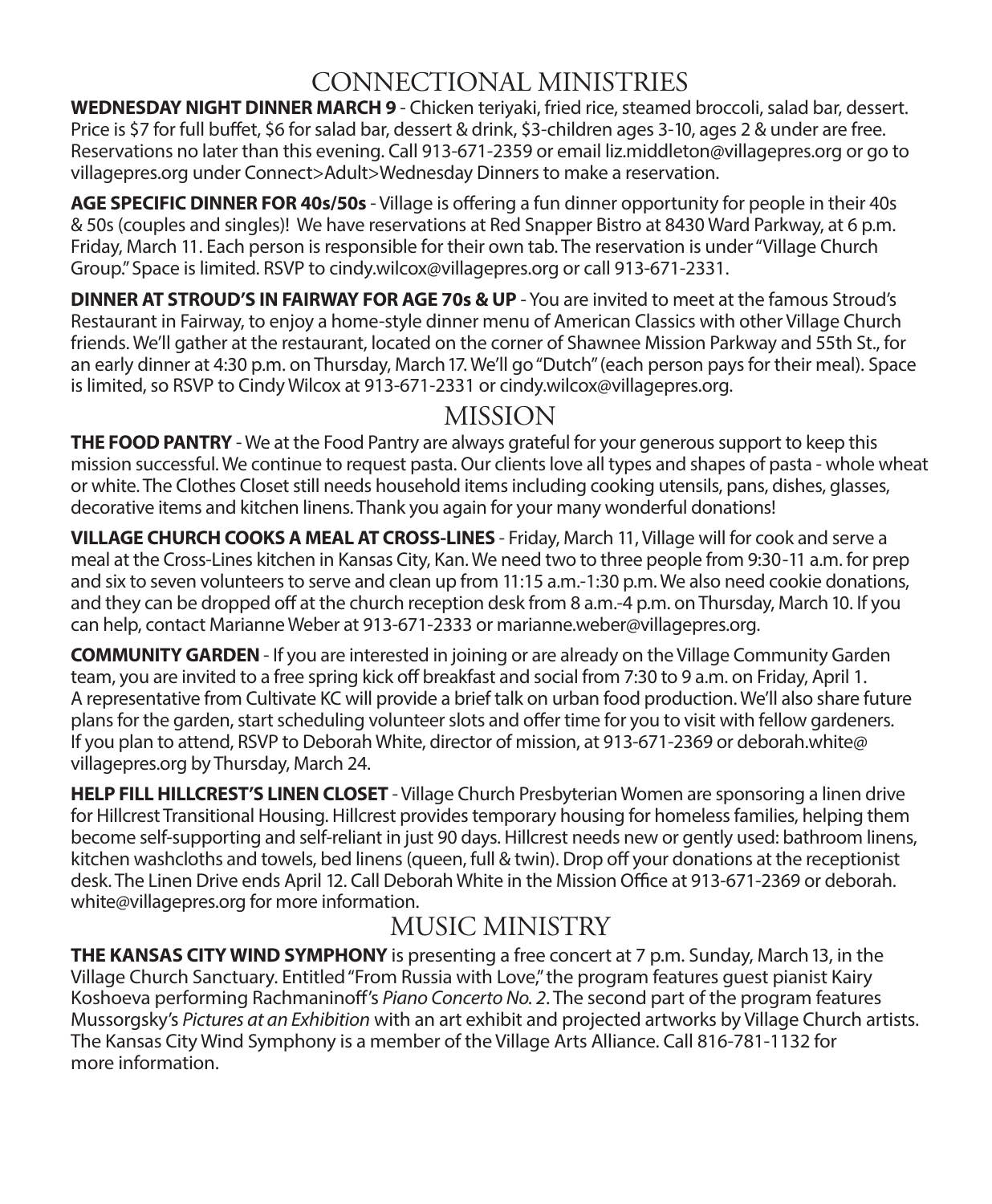**SECOND THURSDAY RECITAL** - Classical saxophonist, Megan Sebastian, and pianist, Amy (Ludwig) Pennington, will perform Vivaldi's *Concerto in F Major for Oboe and Piano*, Rachmaninoff's *Vocalise, Op. 34, No. 4*, Maurice's *Tableaux de Provence, Suite for Saxophone and Piano* and excerpts from *The Carnival of Venice.* The 30-minute recital is at 12:15 p.m. Thursday, March 10, in the Village Sanctuary. Admission is free.

## PASTORAL CARE AND COUNSELING

**DELIVER AN EASTER LILY** - Taking an Easter lily to members who are unable to attend church during Lent or Easter is a tradition at Village Church. If you are interested in delivering a lily or two after the last service, contact Linda Alley at 913-671-2327 or linda.alley@villagepres.org.

**NEW FAITH AND GRIEF LUNCH SERIES STARTS TUESDAY, APRIL 5** - From noon-1 p.m. on the first Tuesday of every month, in Friendship Hall. Participants receive a free lunch and benefit from a short program and conversation around tables led by a trained facilitator. Registration will soon be available online at www.faithandgrief.org. Contact Rev. Jenny McDevitt at 913-671-2367 or jenny.mcdevitt@ villagepres.org for more information.

**IMPROVE YOUR COMMUNICATION WITH YOUR PARTNER** – A new couples' communication class will be from 6-8 p.m. in Room 230, Tuesday, April 5 and be held for four Tuesdays, ending on April 26. Dinner is provided and childcare is available. Registration is limited and due by March 22. Class fee is \$50. Contact Linda Alley at 913-671-2327 or linda.alley@villagepres.org.

**GROWING THROUGH GRIEF BEGINS SOON** – If you are grieving the loss of a loved one, consider attending Growing Through Grief. This five-week class is designed to help discover God's healing presence during a difficult time of life. There is no cost but registration is required. The next series of classes will be April 6-May 4 every Wednesday from 6:30-7:45 p.m. in Room 124. Contact Linda Alley at 913-671-2327 or linda.alley@villagepres.org to register.

## PRESBYTERIAN WOMEN

**PRESBYTERIAN WOMEN SPRING RETREAT** – Tickets now on sale for the April 22–23 PW Spring Retreat at Heartland Presbyterian Retreat Center. We welcome Rev. Meg Peery McLaughlin and her mother, Rev. Margaret Peery, as our guest speakers. You may purchase tickets in Friendship Hall between services today. Online registration is also available on the Presbyterian Women web page at villagepres.org.

**WOW LUNCH AT HOULIHAN'S** - Ladies, wear your St. Patrick's green and join WOW (Women of Wisdom) for a spring lunch at noon on Thursday, March 17. We'll gather at Houlihan's, Town Center, 4900 W. 119th. A casual restaurant, Houlihan's specializes in American food, including homemade soups, salads, sandwiches and lunch entrees. All ladies are invited. RSVP by March 16 to Marvie Sneegas, sneegi@kc.rr. com, 913-209-9608, or to Diane Lee, dianelee@att.net, 913-432-4321.

**SPRING SESSION-OPERATION BREAKTHROUGH READING PROGRAM** - Partner with a preschool reading buddy from 9:30-11 a.m. Wednesdays, March 23 -April 27. No experience necessary-just a love for children! We need 35 volunteers (men and women) and 70 preschool level books per week for the Operation Breakthrough Reading Program. Contact Cindy Whitham at ciwhitham@aol.com or 913-262-3062 for info. Need child care? Call Pam at 913-671-2352 to make a reservation by the Wednesday prior to the day you plan to volunteer.

## SOCIAL WITNESS & ADVOCACY

### **WALK IN SOLIDARITY WITH ADVOCATES FOR IMMIGRANT RIGHTS & RECONCILIATION (AIRRKC)-**

Join us together with Colonial Church to walk a mile with AIRRKC carrying banners and signs to make a plea for immigration reform. It will begin from the Village south parking lot at 5 p.m. Friday, March 11, and end at Colonial Church. Each month AIRR is walking one mile in the KC area in remembrance of 100 women who walked 100 miles from an immigration jail to Washington, DC in September, 2015, carrying stories of human suffering. Contact Jim Galliher at 816-536-0400 for more information.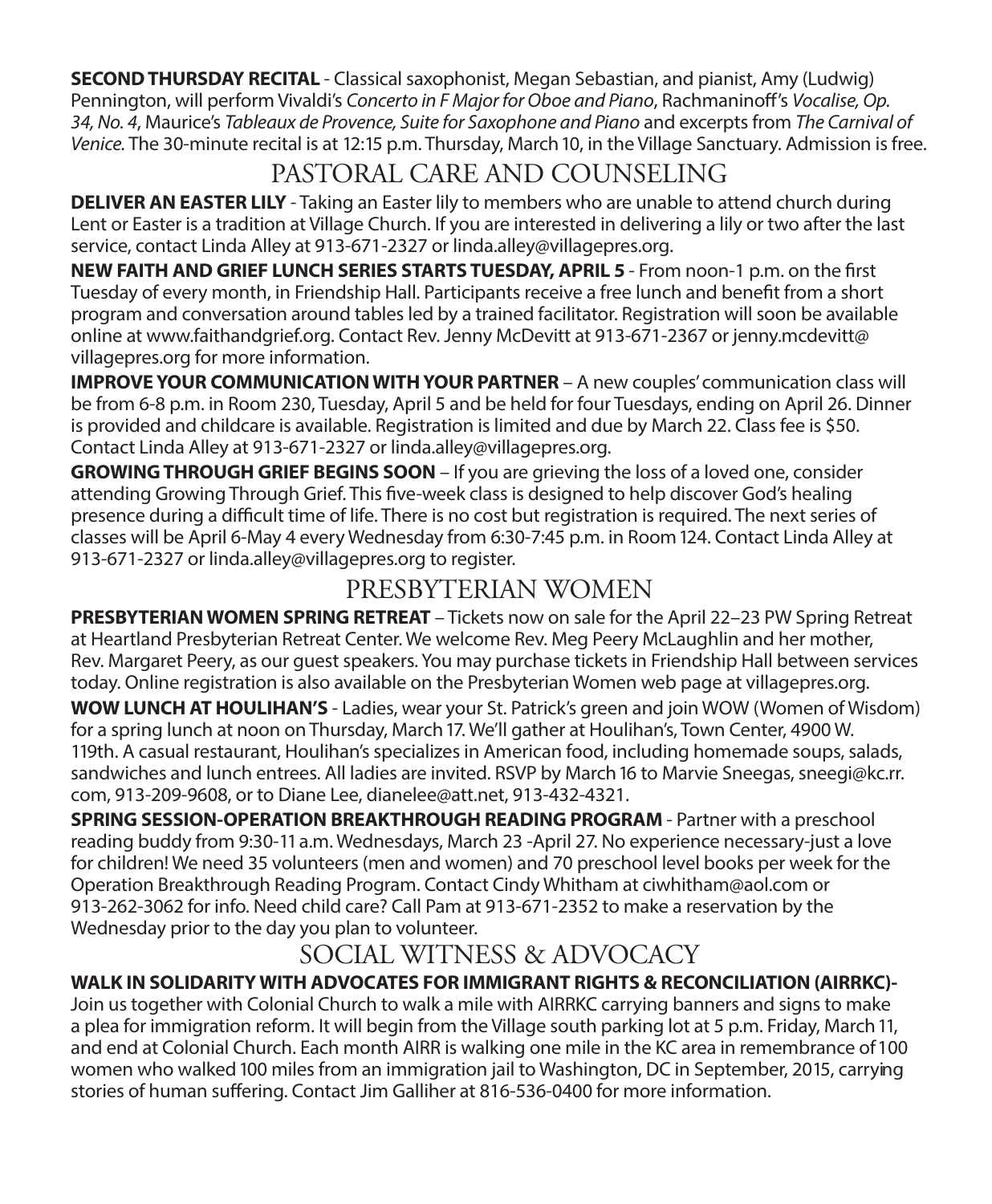## YOUNG ADULT MINISTRY

**MEET UP @ THE MOOSE** - Come and connect with Rev. Hallie Hottle from 6-8 p.m. on Thursdays, March 10 and 17 at the Blue Moose (4160 W. 71st St., Prairie Village). Come and help Hallie put names to faces, and begin to conspire for this new ministry at Village. Food is on us. All 20s and 30s welcome!

## YOUTH MINISTRY

**HIGH SCHOOL AND MIDDLE SCHOOL SUNDAY SCHOOL CLASSES** – 9:30 a.m. Meet in the Balcony for Worship..

**CHEER H.S. YOUTH GROUP** - Meets tonight from 6:30-8:30 p.m. in the Youth Loft.

**ODD MONDAYS BIBLE STUDY** – This is a new high school girls' bible study that meets on odd dated Mondays (e.g., March 7, March 21) from 3-4 p.m. in the Upper Room. Join us for this great time together! **TWOSDAYS** - Middle schoolers join us Tuesdays after school from 4-5:30 p.m. in the Youth Loft, Room 333.

**GPS M.S. YOUTH GROUP –** Meets this Wednesday evening from 6:30-8 p.m. In the Youth Loft.

**DOMINICAN REP. MISSION TRIP** – Our annual mission trip to the Dominican Republic leaves this coming Saturday for an amazing week of service to others! Please send prayers for our travels and time in the DR.

**EASTER LILY MEMORIALS** - You may purchase a potted lily in memory or honor of a loved one by sending a check for \$10 payable to Village Church (please include the memorial/honoree name with the check). Send your check to the church, Attn: Janice, with "Easter Memorial" referenced on both the envelope and the check. Your information must be received by noon on Friday, March 18, to be included in the April 5 *Good News* listing of donors.

### **THOUGHTS FROM VILLAGE COMMITMENT**

If I give all I possess to the poor and give over my body to hardship that I may boast, but do not have  $love, I gain nothing.  $\longrightarrow$  1 Corinthians 13:3$ 

**SEEKING NOMINATIONS FOR 2017 VILLAGE CHURCH OFFICERS** -The Village Church Nominating Committee needs your help in matching abilities with responsibilities. They are seeking recommendations for elders, elder trustees and deacons for 2017. Submit the form on our website: www.villagepres.org under the "About" section and "Officers" page. The link will be at the top of the Officers page. Printed forms are also available at the Receptionist Desk. Forms must be received by Sunday, March 20, 2016.

### **Young Family Estate Planning Workshop**

Child care is available with advanced reservation.

All young adults are invited to a seminar on the basics of estate planning at 7 p.m. on Thursday, April 7, in Room 126. This seminar will review the importance of estate planning documents for young families such as Last Will and Testaments; a Testamentary or a Living Trust for the support of the family; and an explanation of Probate, Guardianship and Conservatorship. Sponsored by Village Presbyterian Church Endowment Trust and presented by Stacey Janssen. RSVP to Marianne Weber at 913-671-2333 or marianne.weber@villagepres.org.